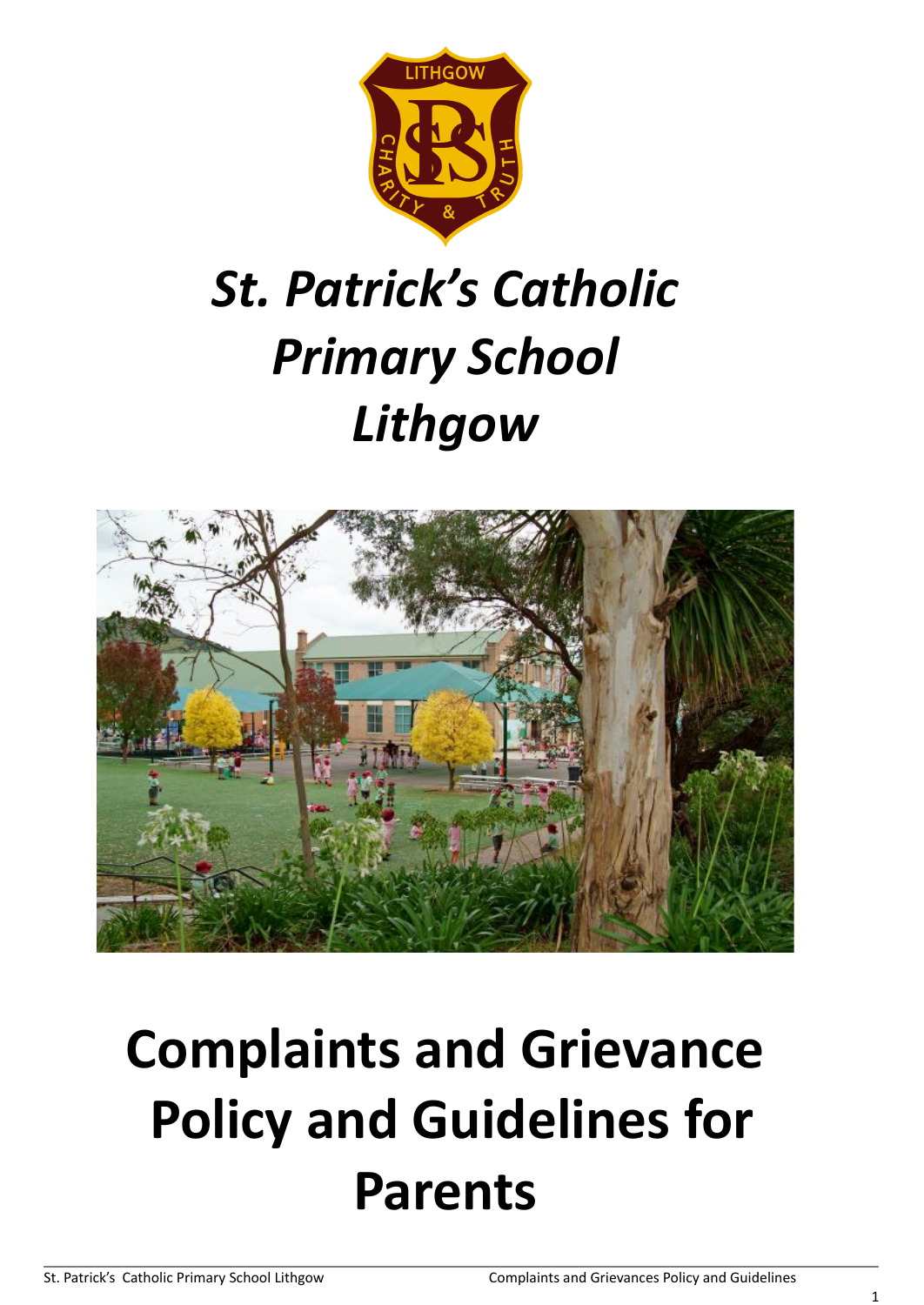# *Complaints and Grievances Policy and Guidelines*

## *PURPOSE*

St Patrick's Catholic Primary School is committed to providing a safe work environment for all workers and students. The purpose of this Complaints Handling Policy and Guidelines is to establish a framework for the handling of complaints that relate to the operation of St Patrick's School.

We acknowledge that as either a member of staff, a student, a parent or a member of the wider community you can sometimes feel aggrieved about something that is happening at a school which appears unsatisfactory, or unreasonable. You may make a complaint about any policy or procedure, decision, behaviour, act or omission (whether by the principal, members of the leadership team or other staff, students or parents) that may be considered to be unsatisfactory or unreasonable.

It is always our aim to seek to resolve issues through direct discussion between you and other parties. However there may be instances in which it is not possible to take up the issue with the other party directly or doing this does not resolve the matter. It is in such cases that the Complaints Handling Policy and Guidelines should be utilised.

A distinctive feature of the Complaints Handling Policy and Guidelines is to ensure, so far as is reasonably practicable, that complaints are addressed in a timely and confidential manner at the lowest appropriate management level, in order to prevent minor problems or concerns from escalating. We expect that complaints will be brought forward and resolved in a respectful manner recognising the dignity of each person concerned in the process. The policy recognises that a number of more minor or simple matters can be resolved without recourse to the formal complaint handling process but rather, quickly and simply, by discussion between the appropriate people.

## *POLICY FRAMEWORK*

This is the framework that will govern a complaint you may wish to make. Through this policy we will:

- endeavour to increase the level of satisfaction and improve the relationship between St Patrick's School parents and the wider community
- improve the level of parent satisfaction with St Patrick's School, and the relationship of parents and families with school and teachers
- respect and recognise the innate dignity of each person in any way involved with the school
- recognise the rights of a person who is the subject of a complaint (the respondent)
- protect the confidentiality of both you and the respondent
- recognise and protect your right to comment and complain
- provide an efficient, fair and accessible mechanism for prompt investigation and resolution of complaints in accordance with the principles of natural justice
- ensure, so far as is reasonably practicable, information is available on the complaints handling process
- enable the nature of complaints to be monitored to improve the quality of services by identifying and rectifying practices that may be impeding the quality of services
- ensure, so far as is reasonably practicable, that the complaint handling process is transparent and comprehensive

The following principles inform the content of this policy:

#### (a) **Commitment**

This school will investigate all complaints in accordance with this policy. This will be reflected in the:

● adoption and distribution of the complaints handling policy and procedures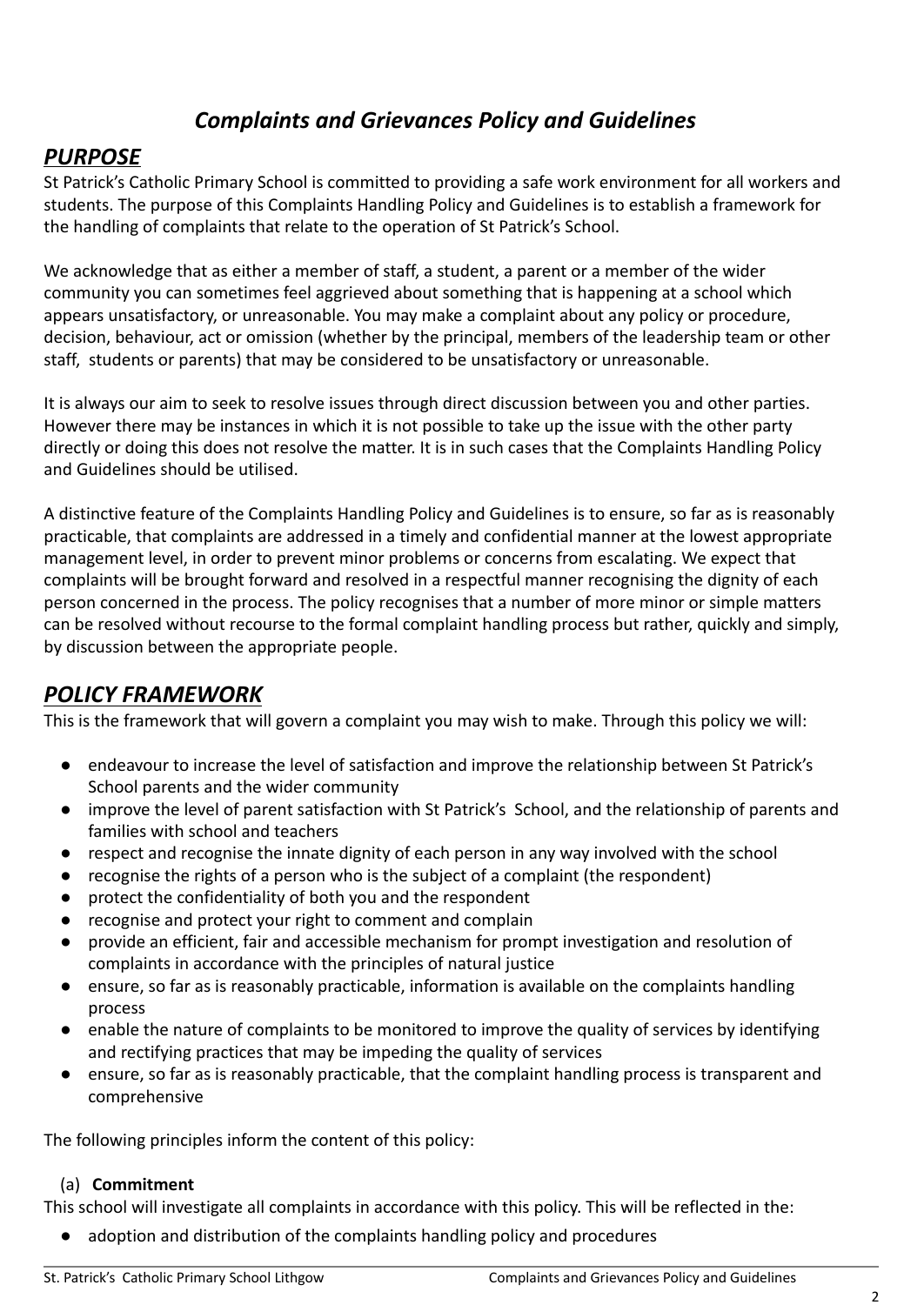- appropriate training of workers in the implementation of this policy
- ongoing monitoring and evaluation of effectiveness of the Complaints Handling Policy and Guidelines

#### **(b) Responsiveness**

Complaints will be dealt with promptly. The process and the time needed to resolve an issue will vary depending on the nature and complexity of the issue.

#### **(c) Visibility**

The existence of this complaint handling policy and procedures, its purpose and the method of accessing it will be promoted internally for staff and externally to the community.

#### **(d) Subsidiarity**

The process of responding to a formal complaint will reflect the principle of subsidiarity. This means that we expect that complaints may be resolved wherever possible at the lowest level of management necessary for their proper resolution. The principal, therefore, will not be directly involved in the resolution of those complaints which are more appropriately handled by others in the school community.

#### **(e) Procedural fairness**

The principles of procedural fairness will be followed in all aspects of complaint handling. Procedural fairness includes:

- giving you the opportunity to put your case
- offering reasonable assistance to you to enable the complaint to be made and to know the complaint handling procedures
- informing the respondent of the substance of the complaint and providing an opportunity to respond
- providing the respondent with information about the complaint investigation process including outcomes
- handling the complaint process confidentially
- determining complaints as expeditiously as possible and advising you and the respondent of the outcome of the investigation;
- assessing the facts and circumstances of the situation objectively and determining the complaint fairly and equitably;
- providing you with details of the determination and reasons for the decision

#### **(f) Confidentiality**

Confidentiality is an obligation to the provider of information while privacy is an obligation to the subject of the information. In making a complaint you can feel secure that your complaint will remain confidential. Confidentiality will be respected at all times within the constraints of the need to fully investigate the complaint. The obligation to maintain confidentiality extends also to you as the complainant and the respondent.

#### **(g) Access and equity**

The complaints handling process needs to be accessible and additional assistance may be available to you if you are from a culturally and linguistically diverse background, have a disability or are a young person.

#### **(h) No victimisation**

If you make a complaint in good faith you will be protected from detrimental action including victimisation or unfair treatment.

#### **(i) Vexatious or malicious complaints**

There is an underlying assumption that complaints are made in good faith (and with good will) and with an intention for resolution as opposed to retribution.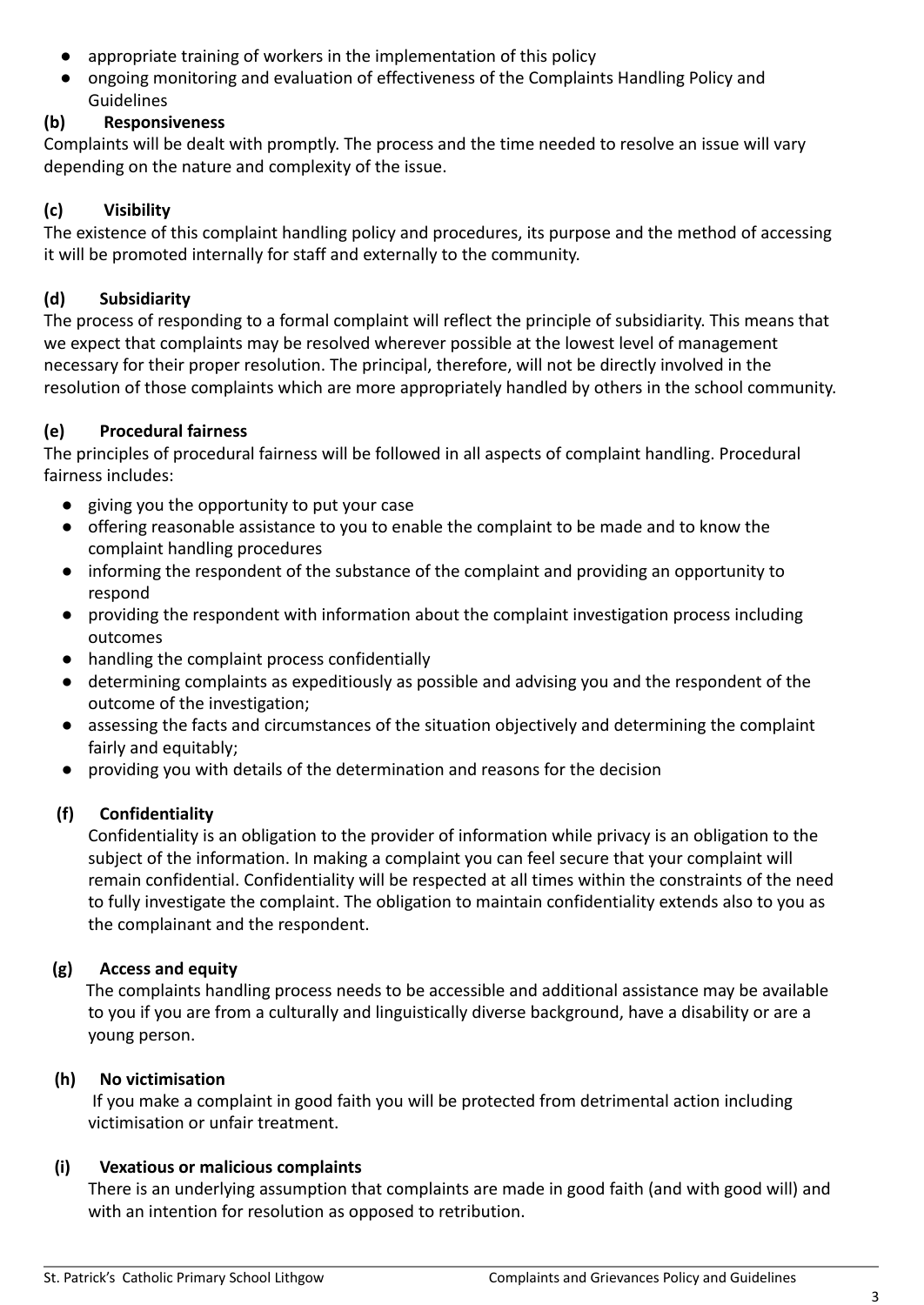#### **(j) Anonymous complaints**

Anonymous complaints do not reflect the principles outlined above. If you make an anonymous complaint to the school you are encouraged to identify yourself in order for the procedures outlined in this policy to be implemented fully. If you choose to remain anonymous, then in the case of verbal or written complaints the complaint may not be acted upon.

Note that the position with regard to child protection matters (not covered by the Complaints Handling Policy and Guidelines) may be different.

## *POLICY CONTENT*

#### **What constitutes a complaint?**

This procedure explains what to do if you have a complaint about any decision, behaviour, act or omission at St Patrick's School.

A complaint involves an expression of dissatisfaction or a concern about a CEDB employee or a volunteer, religious person, or contractor, or a process. It also includes concerns about organisational, curriculum or cultural matters. Complaints are an opportunity to identify issues and take action to improve the situation or relationship and drive a culture of continuous improvement.

#### **What matters are not dealt with under this policy?**

There are specific complaint procedures in place for the following matters:

- child protection issues (ie. if the complaint is about alleged inappropriate physical contact, sexual misconduct, neglect, or psychologically harmful conduct by an adult towards any child or young person. All such complaints should be made directly to the principal.
- workplace bullying
- harassment
- enrolment
- employment relations

You can obtain further information about how to pursue complaints of this nature from the principal.

### *PROCEDURES*

After a complaint is received at a school, the following will happen:

#### **Initial Phase**

● The principal or individual receiving the complaint will obtain information from the complainant about the issue and document this initial information

- The Principal will record the complaint in the Complaints Register
- The complainant will be informed of the delegated person who will investigate the complaint
- The Principal will contact the designated person and provide details of the complaint

#### **Assess Phase**

● The designated person will contact the complainant and explain the Complaints Management Process. At this time additional Information may be gathered and documented

• The designated person will address the complaint with relevant parties and record responses. At this time clarification may be required and more than one communication may be required with the persons involved. All parties are welcome to have a support person present at any meeting

● In the interests of confidentiality, only relevant witnesses will be interviewed and the importance of confidentiality will be stressed. A breach of confidentiality will be dealt with as a serious matter

- The designated person will document the process and all information gathered at all stages
- If deemed necessary, the police or another outside agency may be contacted for involvement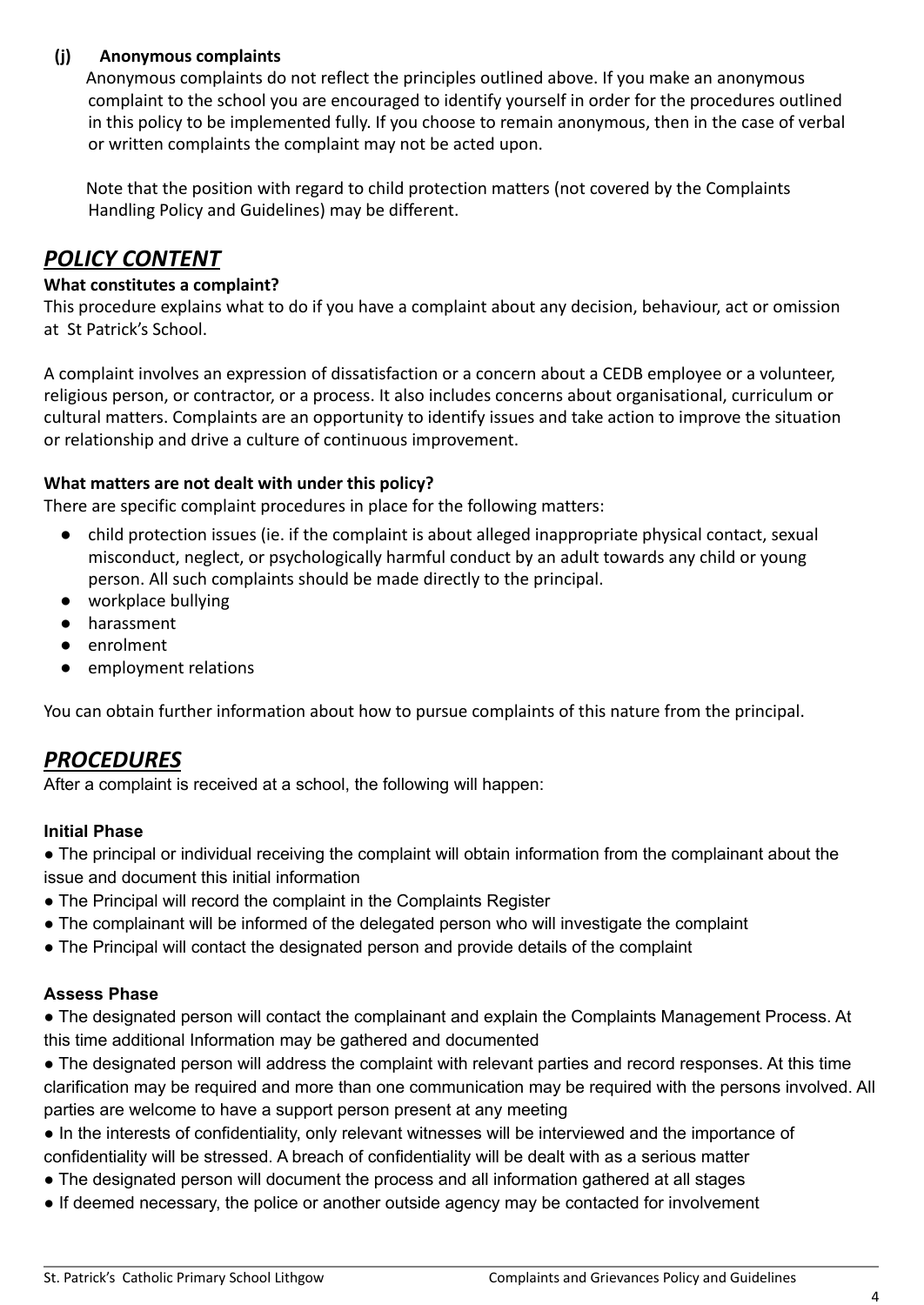#### **Resolution Phase**

● The designated person will inform the Principal of the findings of the investigation and develop a response and processes for the resolution as appropriate

● If the complaint cannot be resolved at the school it may be escalated to the Consultant to Schools

• The designated person will notify all parties of the resolution. The complainant will receive a written notification of the outcome and any resolution or processes to be implemented. The designated person may also choose to discuss this with the complainant

#### **Follow up Phase**

● The Complaints Register is completed for this complaint and all documentation is attached. The Complaint is retained for the required period

- The designated person and/or principal will monitor the situation to ensure a culture of improvement
- If issues are uncovered during the school investigation, possible processes to implement include:
	- training for relevant people
	- behaviour monitoring
	- process monitoring
	- counselling
	- mediation
- Following the resolution of the complaint the following are possible outcomes:
	- review of processes or practices or culture
	- change of processes or practices or culture and ongoing monitoring of situation
	- training for relevant people
	- counselling
	- a written apology to the complainant
	- other action as deemed necessary
	- Involvement of CEDB and/or Consultant to School
- Follow up Monitoring processes will be
	- determined and enacted by the designated person and/or principal
	- recorded in the process.

#### **POLICY REVIEW**

| <b>POLICY DATES</b>    |                    |
|------------------------|--------------------|
| <b>Implemented</b>     | 3rd May 2019       |
| <b>Next Review Due</b> | February 2024      |
| POLICY AUTHORISATION   |                    |
| <b>Principal</b>       | Mrs Renae Dunleavy |